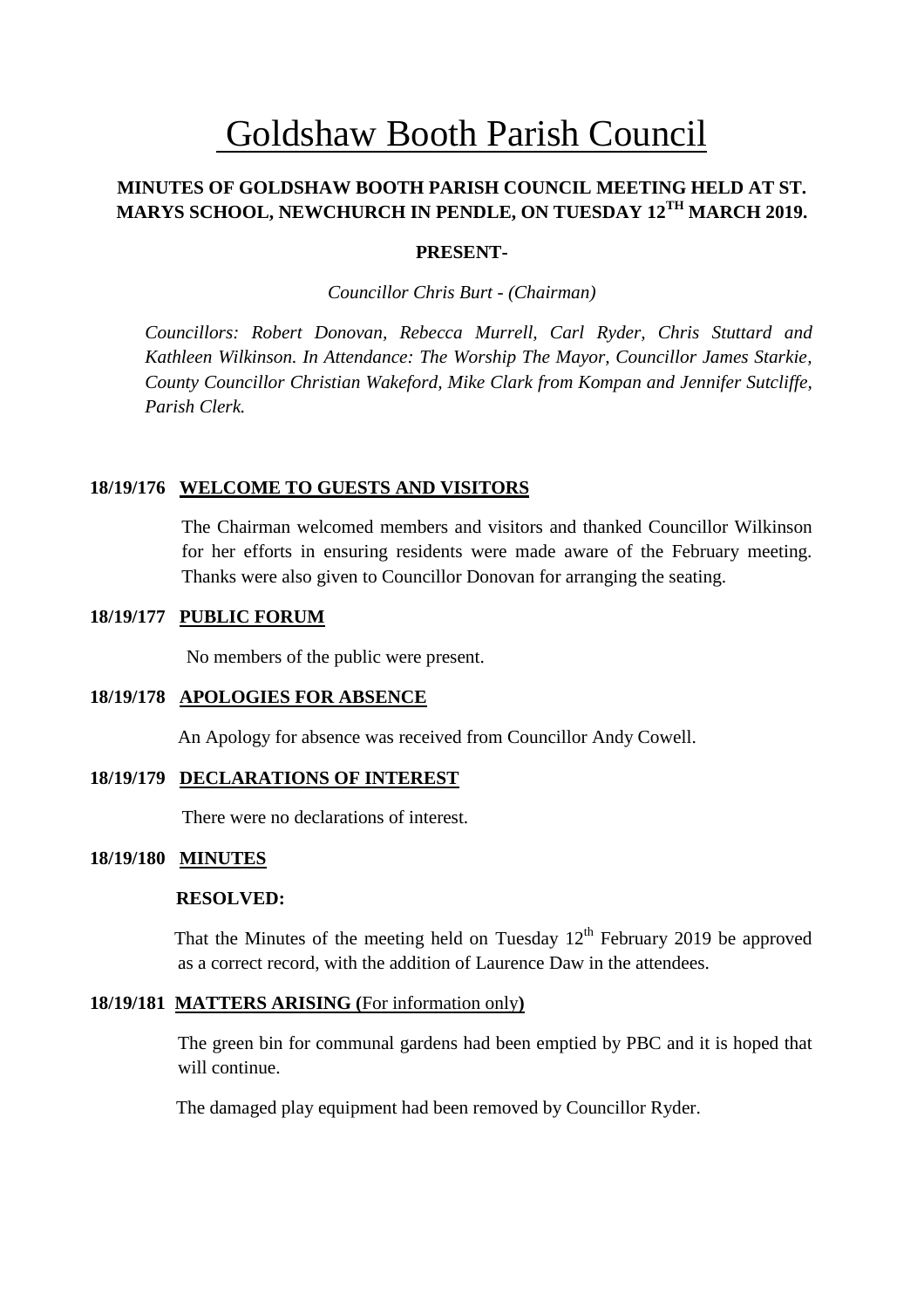PBC Planning Department had confirmed that all external dimensions in the planning application at Moss End Farm, Spenbrook Road complied with the approved plans.

Councillors Carl Ryder and Bob Donovan will endeavour to move the donation box at Newchurch toilets before the next meeting.

 Councillor Burt had contacted Simon Gilbert who supplied the Spenbrook notice board as it is in need of refurbishment. The supplier had agreed to refurbish the board during May at no cost to the Parish Council.

 Councillor Ryder had been quoted a price of £2000 to repair the ginnel between Osborne Terrace and Gorrell Close. As this is in excess of available funds, thought will be given to possibly resurfacing half of the ginnel at this stage until further funds were available in the future. Councillor Stuttard will speak to the owners of the property on Osborne Terrace that is currently being refurbished, adjacent to the ginnel, to ascertain if they would be able to assist with this project. He will also repair the back board of the Newchurch notice board.

# **18/19/182 REPORTS FROM CHAIRMAN AND PARISH COUNCIL**

# Councillor Burt

Reported that he had attended the recent Barrowford and Western Parishes meeting and that the Parish Councils bid for funds from the Community Investment Fund had been received and is still being considered by Borough Councillor Starkie.

A Planning Application, **19/0093/FUL** had been received from PBC Planning Department and the consultation deadline was before the next meeting. Members had no objections or observations to make in relation to the application.

## Councillor Wilkinson

 Reported that toilet income, received from Adrian at Witches Galore was £45.00. He had purchased a padlock for  $£10.00$  to secure the donation box, using monies collected, a receipt for the purchase was provided. Councillor Wilkinson would order replacement toilet rolls and paper towels as they were needed this week. The hedge cuttings on the banking at Douglas Hall needed clearing. She stated that the new wooden fencing on Well Head Road was a great improvement. The metal fencing at Spenbrook Mill site once again needed attention. Councillor Ryder was in contact with Laurence Daw on a regular basis and had been advised that replacement fencing had been ordered. It was agreed that the Clerk would write to Laurence Daw about the current problems with the fencing.

## Councillor Donovan

Reported that all the bulbs made available to residents had been planted and the display in the village looked good.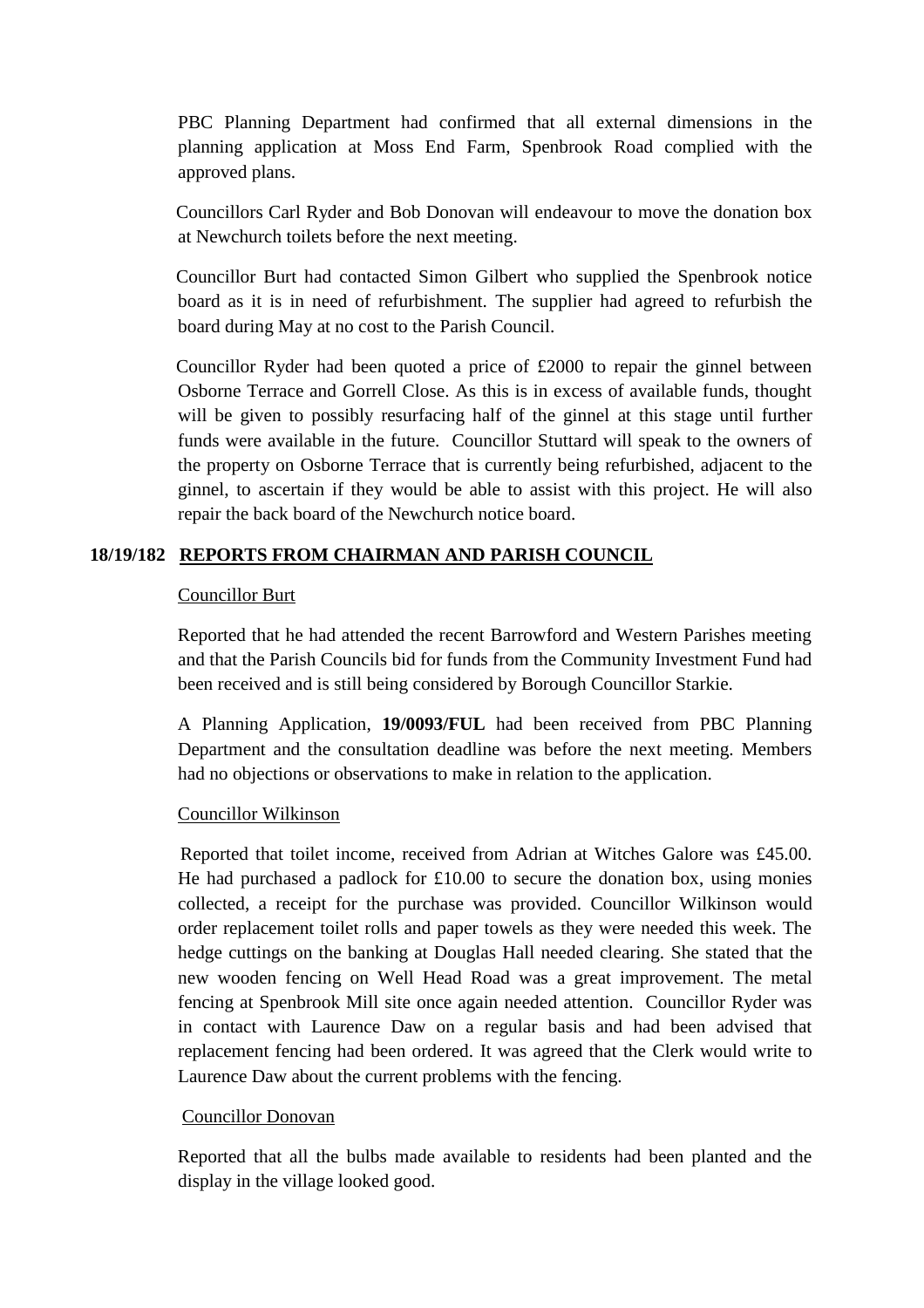# **18/19/183 KOMPAN – PRESENTATION FROM MIKE CLARK**

Mike Clark from Kompan gave a presentation on upgrading the playground equipment. As safety regulations had changed, it is not feasible to modify the existing equipment on the upper field. His recommendation was to repaint the existing equipment.

His recommendation for the lower area would be to install a health trail with a central point and fitness equipment positioned every 50/100 meters around a 400 metre circuit. Approximately 8 pieces of equipment could be purchased using the Section 106 monies available. The equipment would be constructed of galvanised steel and carry a lifetime guarantee.

He will forward his presentation to the Parish Council for consideration.

## **RESOLVED:**

That the information is noted.

# **18/19/184 SECTION 106 MONIES**

Members discussed how the Section 106 monies could be spent. It was suggested that a survey should eventually be distributed to all residents of the Parish asking them to comment on a short list of options that the Parish Council had researched. It was felt that this would be a more meaningful consultation than merely asking what residents wanted. The Parish Council would make the final decision on what recommendations are made to PBC on how the section 106 money was to be spent. It was also suggested that the original supplier of the wooden playground equipment be approached to give their recommendations on replacing some of the items and Councillor Donovan will make contact with them and also assess the current pieces of equipment to see if it is feasible to refurbish them.

## **RESOLVED:**

That the 106 monies will be a regular monthly agenda item.

# **18/19/185 SPENBROOK MILL**

The mill fencing had already been discussed.

## **RESOLVED:**

That the item is noted.

# **18/19/186 CCTV**

Councillor Ryder had received one quote for the installation of CCTV from the supplier that is also installing the system at Roughlee. The installation would cost £1800 and consist of a control box and three cameras. It is anticipated that the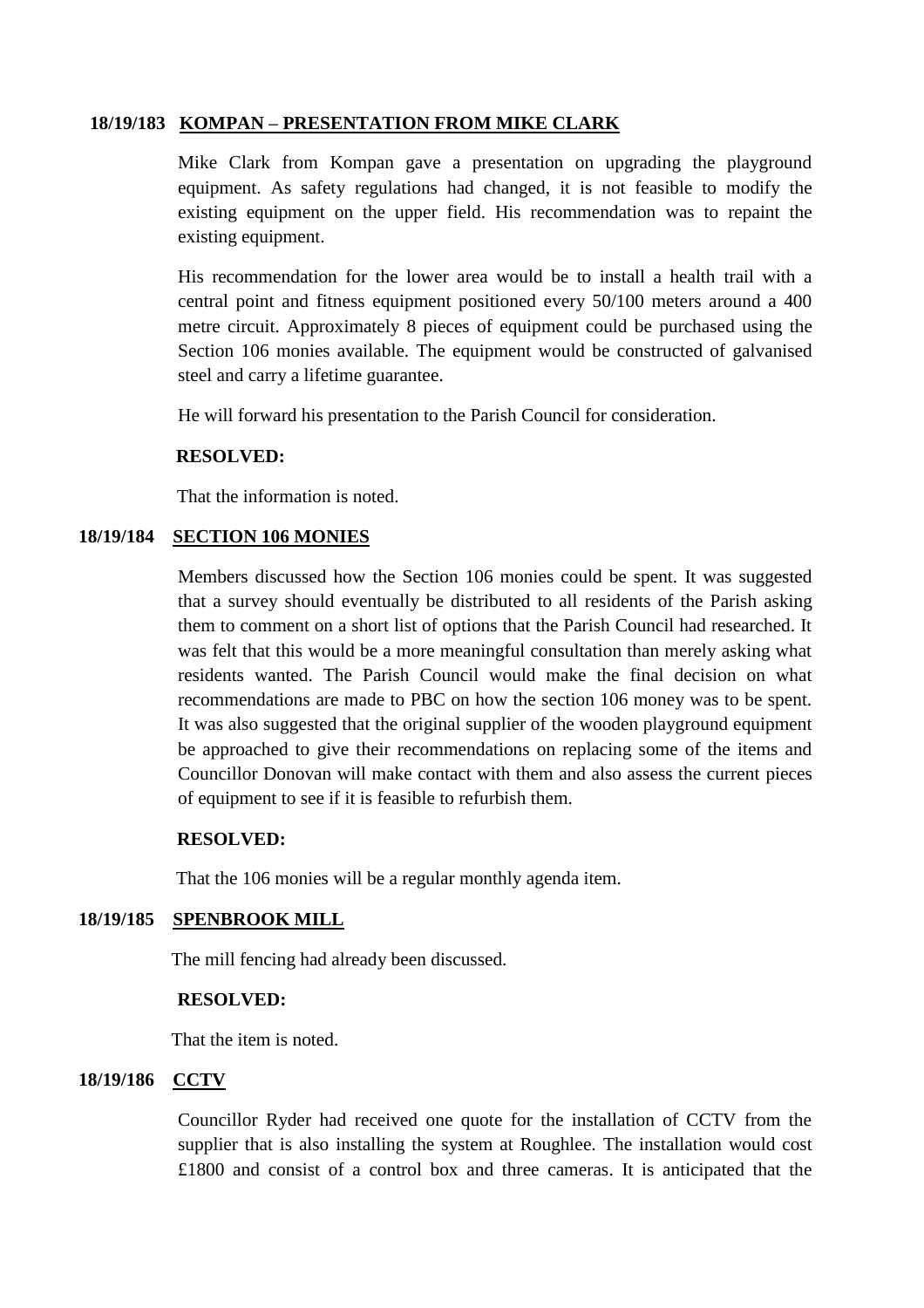project would be completed in three phases, the first one in the village and phases 2 and 3 at Sabden Fold and Spenbrook. He will endeavour to obtain a further two quotes for discussion at the April meeting.

## **RESOLVED:**

That this item will continue to be a monthly agenda item until installation is agreed.

# **18/19/187 BEST KEPT VILLAGE COMPETITION**

 It was agreed that entries would be the same as last year, a combined application for Newchurch and Spenbrook and one for Sabden Fold. In previous years there had been tidy up days around the village and it is anticipated that this will be reintroduced for this year.

# R**ESOLVED:**

That the information is noted.

# **18/19/188 PARISH COUNCIL ELECTIONS**

 Members discussed the election process and were given the relevant information for completion of the nomination forms.

## **RESOLVED:**

That the information is noted.

# **18/19/189 PARISH MAINTENANCE**

Brian Pinder had given a price of £100 to refurbish the four benches owned by the Parish Council in the church yard. This would include rubbing down and staining with a dark stain and the price is inclusive of materials.

The new gardener had completed the after winter clean up of the gardens and had given a price of £87.50 per month for six months to maintain and tidy the gardens.

The cul-de-sac sign at Watery Lane in Sabden Fold needed repair.

# **RESOLVED:**

- (a) That Brian Pinder would be asked to refurnish the benches.
- (b) That Jonathan Newhouse would become the gardener for the Parish Council.

# **18/19/190 FINANCIAL TRANSACTIONS**

 The financial transactions for the month of February 2019 were reviewed. Since the last meeting, payments totalling £1085.20 had been made including £1040.20 reported on the agenda and £45.00 reimbursed to Councillor Carl Ryder for the